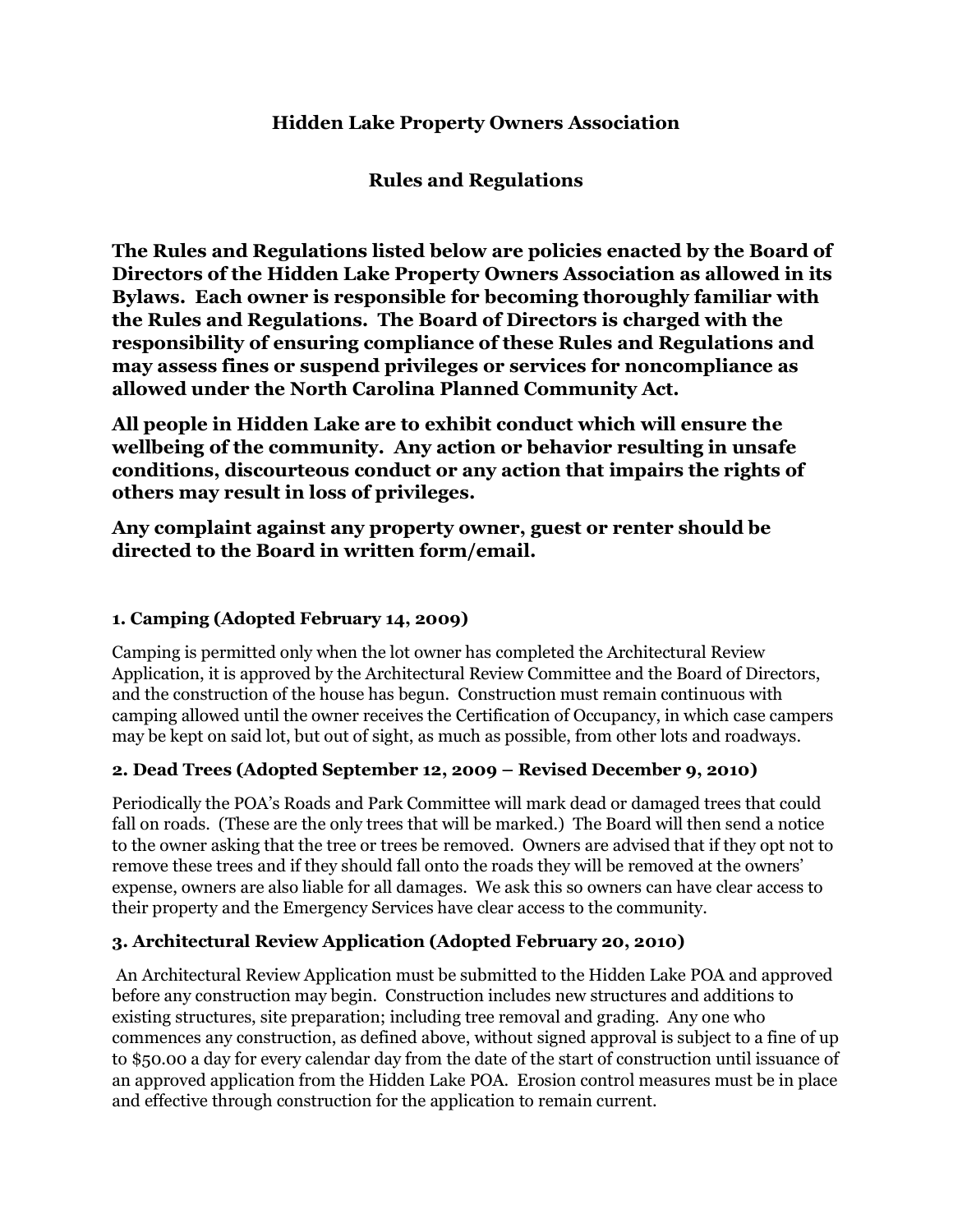# 4. Boat and Canoe Storage (Adopted December 7, 2011)

All boats and canoes that are stored at the Lake Park must have either the lot number or the owner's name displayed on the boat or canoe. Boats and canoes must be stored on/near the storage racks and must be locked to the rack with a chain or cable and a padlock. This rule does not apply to property owners who store their boats or canoes on their own property.

## 5. Animals and Pets (Adopted August 13, 2016)

All animals should be in a confined area such that they do not become free to roam the community. Dogs must be kept on a leash or confined within the owner's property by means of a fence that has been approved by the Architectural Review Committee. No pets are allowed in the pool/bathhouse area with the exception of service animals.

# 6. Pool (Adopted August 13, 2016)

Rules are posted in and around the pool/bathhouse area and are expected to be followed. Smoking is allowed outside of the pool fence area. Food and beverages, no glass containers, will only be allowed in the designated areas. It will be the responsibility for all homeowners, guests and renters to have their pool tags in full view attached to an item (such as a pool bag, or towel) so everyone can see it. Failure to display the appropriate pool tag may result in a request to leave the pool area until you can display the proper tag.

# 7. Vehicles (Adopted August 13, 2016)

 Vehicle decals for all residents are required. Guests and renters are required to use hang tags on the rear view mirrors. All vehicles are to abide by the speed limits according to road signs.

### 8. Behavior (Adopted August 13, 2016)

For the safety and security of our community, if you observe any suspicious or illegal activity, call the sheriff's department (828-652-2235) immediately. If you observe or hear activity in the pool area after hours, call the sheriff's department. Do not confront the people involved. The Board should also be contacted in writing/email as soon as possible so that a central and complete record can be compiled.

# 9. Real Estate Signs (Adopted September 9, 2016)

The Property Owners Association board of Directors has decided to allow the use of real estate signs in the community. Criteria for the signs are as follows:

Houses for sale (1) 24 inch x 18 inch sign made with a white background and black letters. The only information allowed on the sign is the words "**FOR SALE**" in three inch high letters on one line. The second line will contain a 10 digit telephone number using 2 inch high letters. The text and numbers are to be centered on the sign face. This sign can only be displayed in the window of a house.

**Property for sale** (1) 12 inch x 6 inch sign made with a white background and black letters. The only information allowed on the sign is the words "FOR SALE" in  $1\frac{1}{2}$  inch letters on one line. The second line will contain a 10 digit telephone number using 1 inch high letters. The text and numbers are to be centered on the sign face. This sign can only be displayed at the tree line